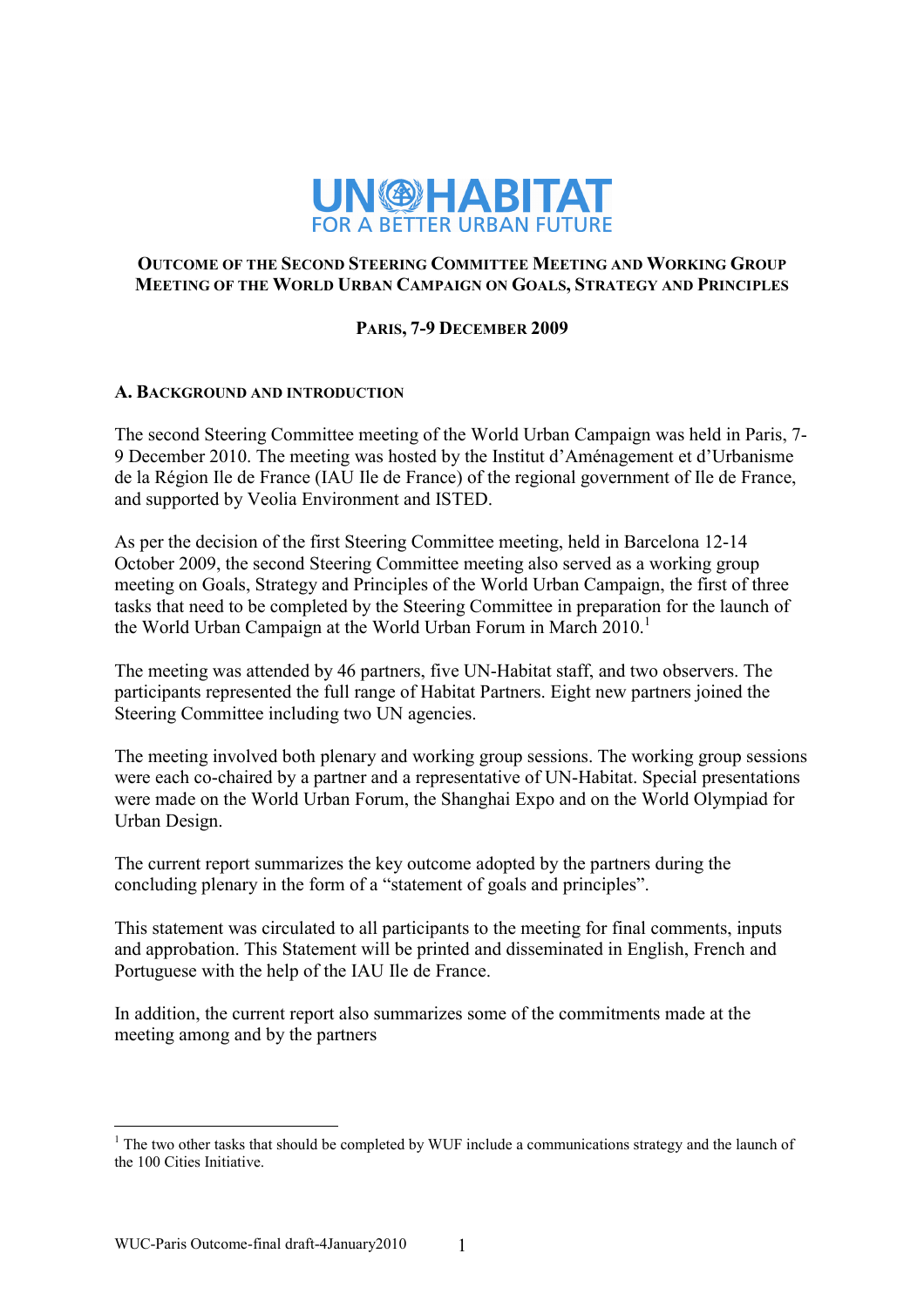### **B. STATEMENT OF GOALS AND PRINCIPLES**

### **Overarching mission of the campaign**

To achieve resilient, sustainable urban communities by engaging partners from public, private and social sectors worldwide.

#### **Problem statement**

The first decade of the twenty-first century has been marked by overwhelming challenges including a food crisis, an energy crisis, a financial crisis, and a growing realization of the consequences of climate change. Thousands of organizations are developing tools and offering policy options to meet these challenges. But these activities are disparate and tend to ignore an equally unprecedented megatrend: that the world is undergoing an irreversible process of rapid urbanization. Failure to accommodate this megatrend has resulted in unsustainable forms of production and consumption, poverty and social exclusion, and pollution.

While cities are part of the problem, they are also primary victims and they must be part of any solutions.

Such solutions will require placing cities at the centre of strategies for change. They will also require new ways of thinking, new levels of understanding between stakeholders, and new partnerships.

#### **Goals**

The partners of the World Urban Campaign seek to advance the following goals:

- 1. TO UNITE: convince public, private and social stakeholders that investing in creative, resilient and sustainable cities and communities is essential to our future.
- 2. TO ENABLE: provide the necessary tools to achieve creative, resilient and sustainable cities and communities.
- 3. TO MEASURE: establish benchmarks, monitor progress and share knowledge worldwide.
- 4. TO CONNECT: create synergies and lasting linkages between stakeholders and facilitate the coherent and strategic coordination of partners.

### **Principles of the Campaign**

Sustainable urbanization is understood by all partners as a process which promotes an integrated, gender-sensitive and pro-poor approach to the social, economic and environmental pillars of sustainability. This integrated approach further requires that investments be made in new forms of technology and inclusive governance. More specifically, the principles of sustainable urbanization involve:

- (i) Accessible and pro-poor land, infrastructure, services, mobility and housing;
- (ii) Socially inclusive, gender sensitive, healthy and safe development;
- (iii) Environmentally sound and carbon-efficient built environment;
- (iv) Participatory planning and decision making processes;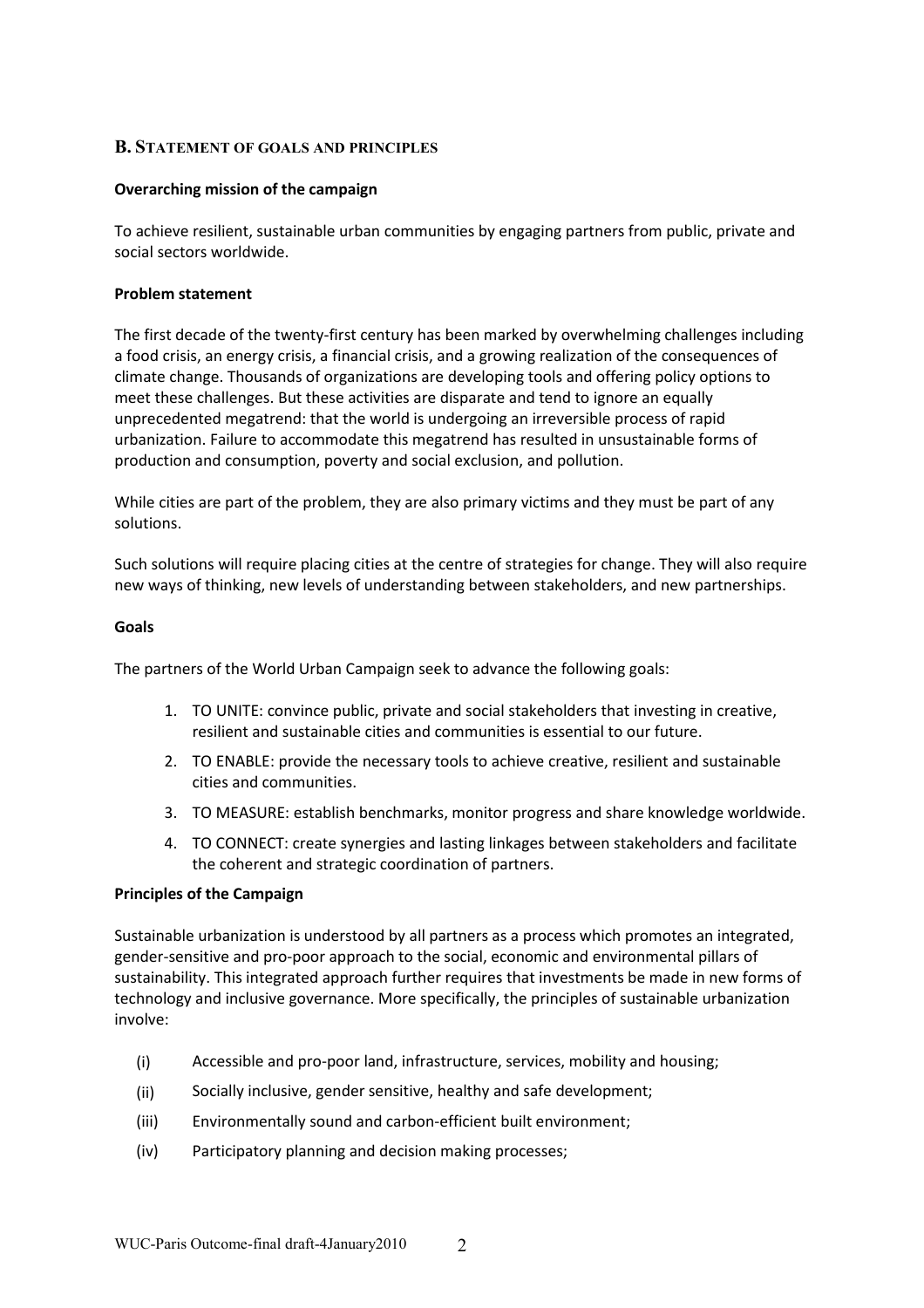- (v) Vibrant and competitive local economies promoting decent work and livelihoods;
- (vi) Assurance of non-discrimination and equitable rights to the city; and
- (vii) Empowering cities and communities to plan for and effectively manage adversity and change.

### **Working methodology of the campaign**

- (i) The WUC is coordinated by UN-Habitat but the campaign is owned and driven by its partners;
- (ii) The WUC shall address the dual challenges of urban sustainability and resilience by using an integrative and participatory approach;
- (iii) The network of partners will seek to maximize the use of the expertise of all partners and leverage each other's outreach and advocacy capacities;
- (iv) UN-Habitat, as the interim secretariat to the WUC, will provide support to and establish operating procedures for the network through branding, coordination and use of its convening powers to mobilize partners and resources;
- (v) The steering committee will create a monitoring and reporting mechanism for annual reporting on progress and performance.
- (vi) The network of partners will endeavour to engage and mobilize international and domestic financial institutions and donors to support sustainable urbanization policies and practices.

#### **Action streams and agendas**

In order to elevate the importance accorded to sustainable urbanization in all spheres of government and among all levels of decision making, the partners of the WUC are committed to a common set of actions which are decided of a common accord. These action streams or agendas include:

- Undertaking more concerted and better-targeted efforts to inform policy and decisionmaking based on lessons learned from good policies and best practices, drawing also on lessons learned from unsustainable practices;
- Implementing new and innovative programmes established by partners to empower stakeholders in implementing sustainable urbanization;
- Documenting and disseminating evidence and examples of innovative win-win investment and business models and incentives for sustainable urban development;
- Promoting new and innovative models of inclusive engagement, community involvement, and empowerment in sustainable urban development;
- Establishing interactive and demand-driven knowledge management networks and portals that help facilitate the open sharing and exchange of knowledge, expertise, experience and tools and methods towards achieving sustainable urban development;
- Focusing messaging and communications and combining the resources of networks to help shape public policy through better use of knowledge and information;
- Facilitating networking opportunities for a greater shared understanding amongst stakeholders.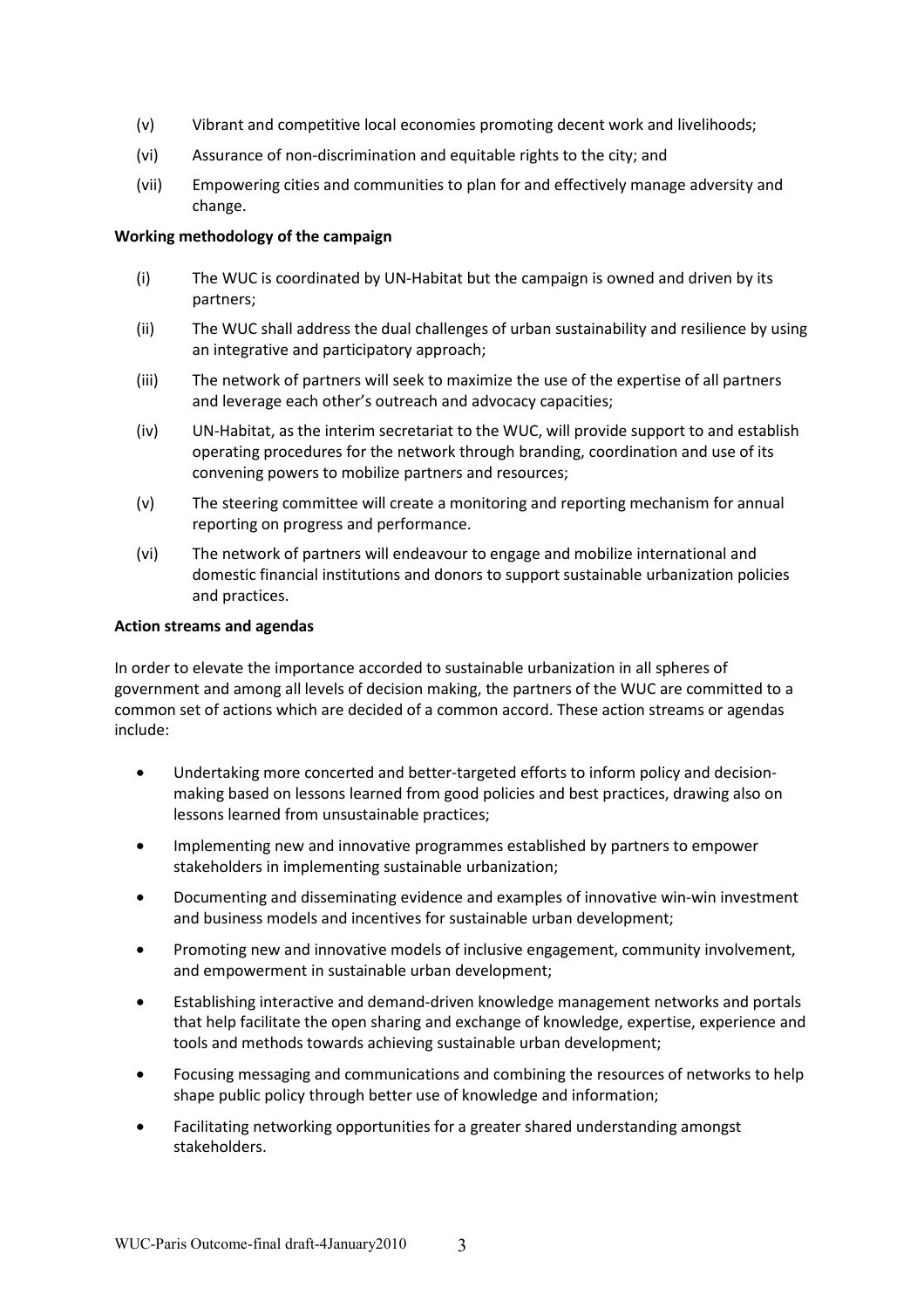### **Work of the Steering Committee**

The Steering Committee of the WUC established the following committees to help facilitate the start-up phase of the WUC (2009-2010):

- (i) An Executive Committee: to facilitate decision making and to serve as the interface for advising UN-Habitat's Executive Director, and to inform, through the Executive Director, the Governing Council of UN-Habitat. 2
- (ii) A Goals and Strategy Committee: to periodically review the current document and fine tune the Campaign's goals, strategies and statement of principles.
- (iii) A Communications Committee: to focus on messaging, outreach and communications.
- (iv) A Best Practices, Policies and Tools Committee: to define and develop key components of a knowledge network system to take full advantage of the diversity and wealth of knowledge, tools and methods of the network.
- (v) A Sustainable Cities Advisory Commission: to manage the 100 Cities Initiative whereby cities make pledges for reform against criteria and engage in an active process of working toward those pledges with annual public hearings and reports to the WUC on progress achieved.

### **Secretariat**

 $\overline{a}$ 

UN-Habitat will serve as the interim secretariat to the Steering Committee of the WUC and facilitate the following functions:

- (i) Steering and guidance to ensure that all partners are provided with timely feedback and information on carrying out commonly agreed to actions and activities;
- (ii) Development of processes and protocols to match campaign goals and strategies with partners' interests and to facilitate the integration of new partners.
- (iii) Coordination among partners, among committees and between committees.
- (iv) Collective decision-making and governance including procedures for facilitating consultations, strategic planning and priority setting
- (v) Monitoring and reporting: protocols for monitoring progress and reporting on a regular basis both among partners of the Steering Committee and vis-à-vis the wider public.

## **C. OTHER OUTCOMES OF THE MEETING**

Other outcomes of the meeting included: (a) a draft template for the sharing of partners'profiles and interests and contributions to the Worod Urban Camapign; (b) a pledge of support from Veolia Environment amounting to €50,000 for sponsoring a WUC logo competition; (c) in-kind contribution by Arcardis towards the development of the WUC inter-active website and towards a sustainable urban development academy; and (d) the agreement by the World Business Council for Sustainable Development (WBCSD) to join the Steering Committee of the World Urban Campaign.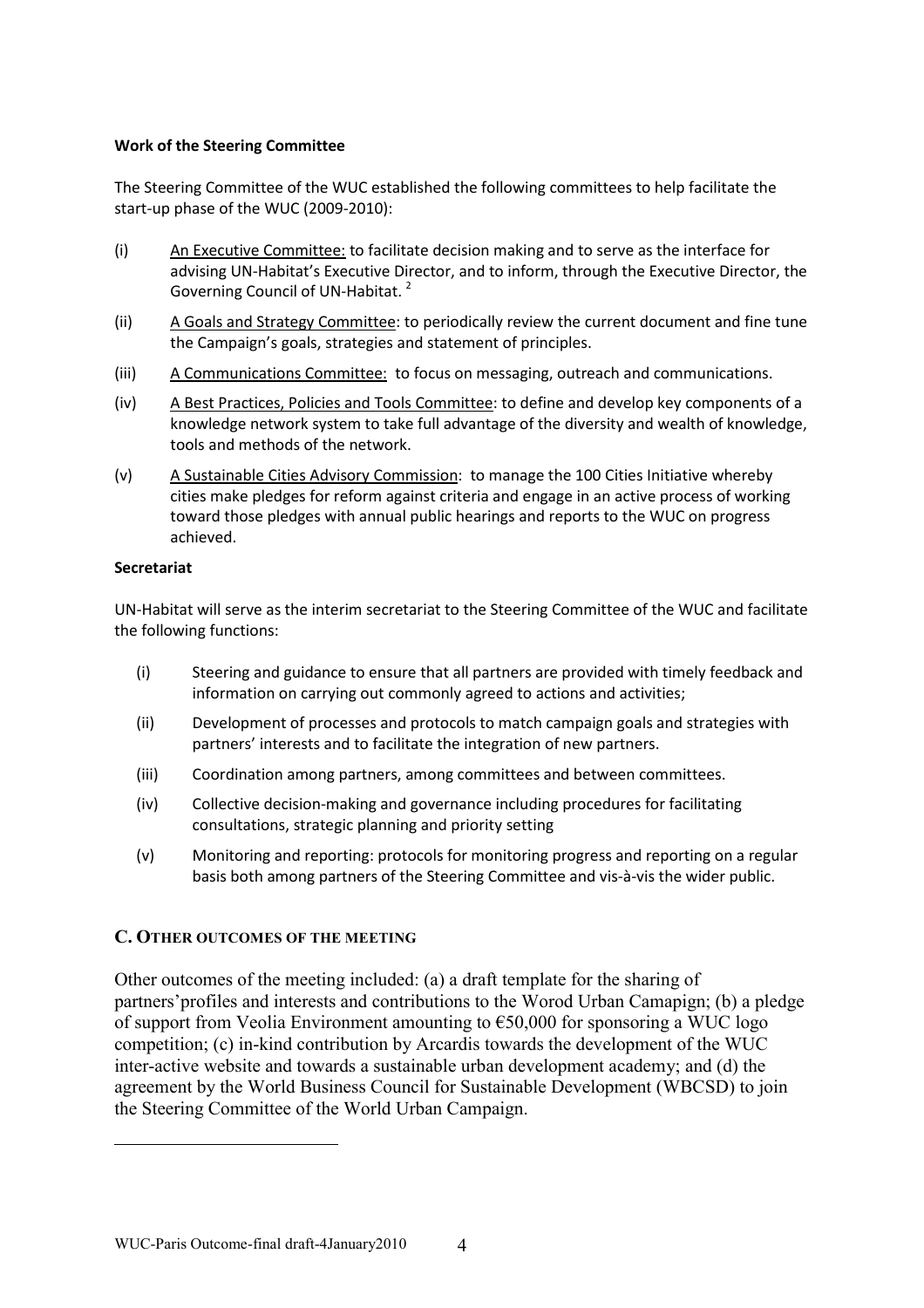# **List of Participants**

| 1. Ron Dembo                                                | 2. Katharina Felgenhauer                                        |
|-------------------------------------------------------------|-----------------------------------------------------------------|
| CEO, Zerofootprint Ltd                                      | BASF, The Chemical Company and BASF Social                      |
| Toronto, Canada                                             | Foundation, Ludwigshafen, Germany                               |
| Email: ron.dembo@zerofootprint.net                          | Email: katharina.felgenhauer@basf.com                           |
| 3. Gordon Feller                                            | 4. Cemil Giray Alyanak                                          |
| Urban Age Institute                                         | President                                                       |
| San Francisco, California, USA                              | mondofragilis group                                             |
| Email: gordon.feller@gmail.com                              | Email: cemil.alyanak@mondofragilis.net                          |
| 5. Theo Schilderman                                         | 6. Jessica Mardell                                              |
| <b>Head of Infrastructure Services</b>                      | Assistant to the President                                      |
| <b>Practical Action</b>                                     | mondofragilis group                                             |
| Email: theos@practicalaction.org                            | Email: jessica.mardell@mondofragilis.net                        |
| 7. Alison Brown                                             | 8. Malick Gaye                                                  |
| Women in Informal Employment: Globalizing and               | Director                                                        |
| Organizing (WIEGO)                                          | <b>ENDA RUP - SENEGAL</b>                                       |
| School of City & Regional Planning                          | Representative of the Habitat International                     |
| Cardiff University, UK                                      | Coalition (HIC)                                                 |
| Email: BrownAM@cardiff.ac.uk                                | Email: endarup@yahoo.fr                                         |
| 9. Rajeev Sharma                                            | 10. Edmundo Werna                                               |
| Building and Wood Workers International (BWI)               | Focal Point for Urban Development, and                          |
| Email: Rajeev.sharma@bwint.org                              | Senior Construction Specialist, Sectoral Activities             |
|                                                             | Department, ILO (International Labour Office)                   |
|                                                             | Email: werna@ilo.org                                            |
|                                                             | 12. Alexandre Richard                                           |
|                                                             |                                                                 |
| 11. Stephane Quéré                                          |                                                                 |
| <b>Vice President</b>                                       | <b>Strategic Planner</b>                                        |
| <b>Strategy and Sustainable Development</b>                 | <b>TBWA</b>                                                     |
| <b>GDF SUEZ</b>                                             | Email: alexandre.richard@tbwa-g1.com                            |
| Email: Stephane.quere@gdfsuez.com                           |                                                                 |
| 13. Matthew Bell                                            | 14. Rolf Huber                                                  |
| Director of Campaigns and Education Commission              | <b>Corporate Communications and Government Affairs</b>          |
| for Architecture and the Built Environment(CABE             | <b>Siemens AG</b>                                               |
| Email: ngillam@cabe.org.uk                                  | Email: rolf.huber@siemens.com                                   |
| 15. Shivani Bhardwaj                                        | 16. Xavier Crépin                                               |
| Sathi all for Partnerships, India                           | Délégué Général/Chief Executive Officer                         |
| Coordinator Consult for Women and Land Rights,              | ISTED, France                                                   |
| Women and Habitat Network - Habitat                         | World Urban Campaign Focal Point for the Habitat                |
| <b>International Coalition</b>                              | Professionals Forum (HPF)                                       |
| Email: safp.sb@gmail.com                                    | Email: xavier.crepin@i-carre.net                                |
|                                                             |                                                                 |
| 17. Sarah Silimann                                          | 18. Gunde Odgaard                                               |
| Program Coordinator                                         | Danish Building, Construction, and Wood Workers                 |
| Governance Campaign                                         | Cartel, Representative of Building and Wood                     |
| <b>Huairou Commission</b>                                   | Workers International (BWI)                                     |
| Email: sarah.silliman@huairou.org                           | Email: gunde.odgaard@batkartellet.dk                            |
| 19. W. Cecil Steward                                        | 20. Ramin Keivani                                               |
| FAIA, President<br>Joselyn Castle Institute for Sustainable | <b>Research Coordinator</b><br><b>Oxford Brookes University</b> |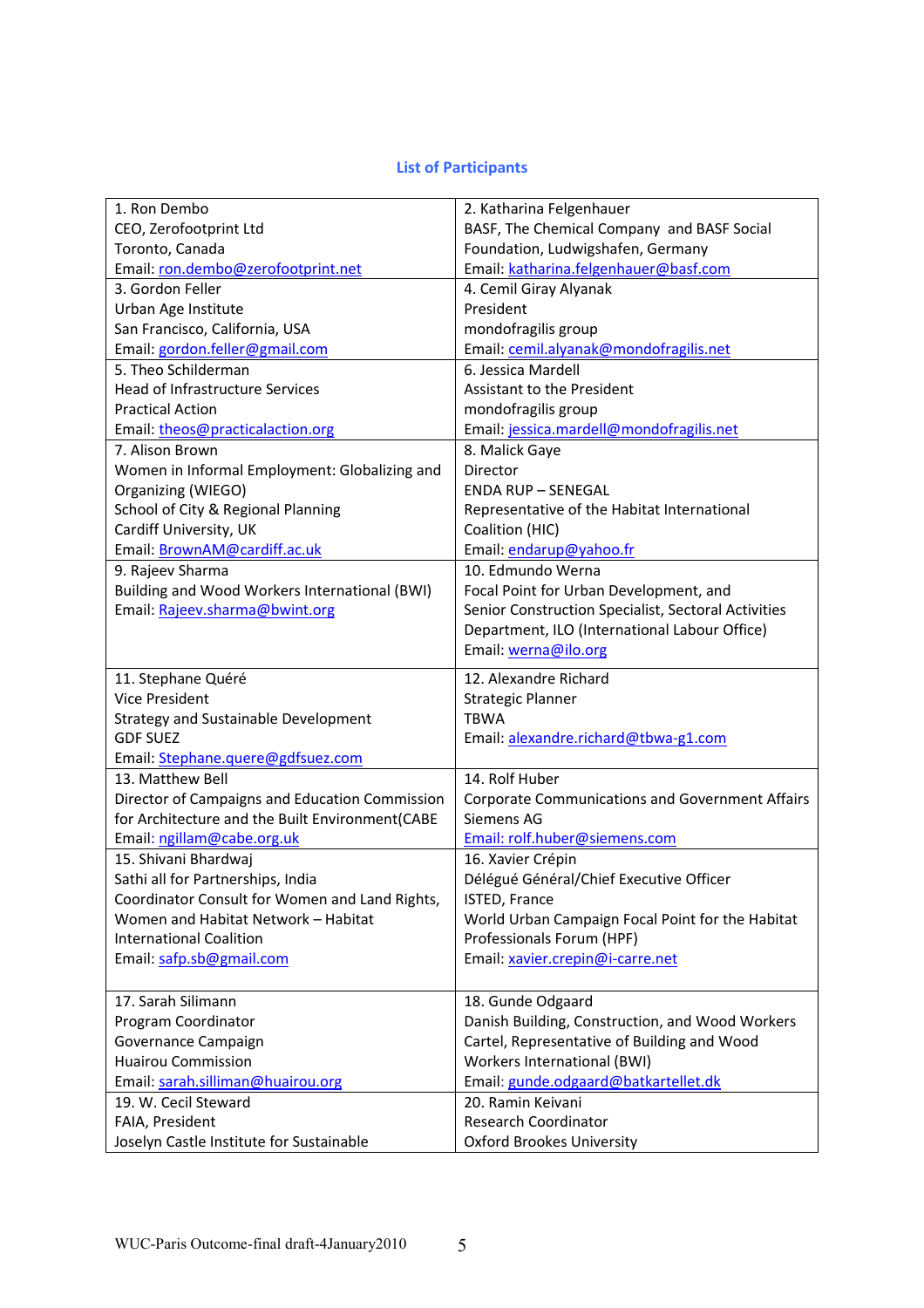| Communities, Omaha/Lincoln, Nebraska              | Email: rkeivani@brookes.ac.uk                        |
|---------------------------------------------------|------------------------------------------------------|
| Email: csteward@unlnotes.unl.edu                  | (also representing IAARA, Iran)                      |
|                                                   |                                                      |
| 21. Christine Platt                               | 22. Gemma Graziani                                   |
| <b>Commonwealth Association of Planners</b>       | Consultant                                           |
| South Africa                                      | ZeroFootPrint Inc.                                   |
| Email: plattcf@mweb.co.za                         | info@gemmagrazianivesey.com                          |
| 23. Zhao Zhengting                                | 24. Dominique Héron                                  |
| China Real Estate Chamber of Commerce(CRECC)      | Directeur des Partenariats                           |
| Email: Zhengting@chinahouse.info                  | Veolia Environment Paris, France                     |
|                                                   | Email: Dominique.heron@veolia.com                    |
| 25. Mark Zellenrath                               | 26. Paula Liberato                                   |
| <b>Director Corporate Communications</b>          | International Union of Architects (UIA)              |
| ARCADIS NV, The Netherlands                       | Email: p.liberato@uia-architectes.org                |
| Email: m.c.zellenrath@arcadis.nl                  |                                                      |
| 27. Bert Smolders                                 | 28. Nicholas Buchoud                                 |
| <b>ARCADIS NV</b>                                 | <b>Global Planners Network</b>                       |
| The Netherlands                                   | Advisor to the President, Ile de France Region       |
| Email: b.smolders@arcadis.nl                      | WYC Focal Point for Habitat Professionals Forum      |
|                                                   | Email: nicolas.buchoud@iledefrance.fr                |
| 29. Patricia Vivas                                | 30. Kevin Milroy                                     |
| Addressing and Postcode Expert                    | Sr. Operations Officer & Deputy                      |
| <b>Universal Postal Union</b>                     | Program Manager, Cities Alliance                     |
| Email: patricia.vivas@upu.int                     | Email: kmilroy@citiesalliance.org                    |
| 31. Emilie Maehara                                | 32. Hon. Jerko Rosin                                 |
| Direction de l'économie globale et des stratégies | Vice-President                                       |
| de développement                                  | <b>Global Parliamentarians for Habitat (Europe)</b>  |
| Ministère des Affaires Etrangères et Européennes  | Email: jerko.rosin@sabor.hr                          |
| (MAE), France                                     |                                                      |
| Email: emilie.maehara@diplomatie.gouv.fr          |                                                      |
| 33. Lan-Phuong PHAN                               | 34. Ivana Liovic                                     |
| Consultant                                        | Advisor to Hon. Jerko Rosin                          |
| Renaissance Urbaine                               | <b>Global Parliamentarians for Habitat (Europe)</b>  |
| Email: renaissance urbaine@yahoo.fr               | Email: ivana.liovic@mzopu.hr                         |
| 35. Prof. Luigi Fusco Girard                      | 36. Serge Allou                                      |
| Universita Degli Studi Di Napoli                  | Responsable de programmes                            |
| Italy                                             | GRET (Groupe de recherche de recherche et            |
| Email: girard@unina.it                            | d'échanges technologiques), France                   |
|                                                   | E-mail: allou@gret.org                               |
| 37. Françoise Sirot                               | 38. Minna Melleri                                    |
| Advisor                                           | Head of Corporate Development                        |
| Campus Veolia Environnement, France               | International Association of Public Transport (UITP) |
| Email: francoise.sirot@veolia.com                 | Email: minna.melleri@uitp.org                        |
| 39. Stig Enemark                                  | 40. Jerome Pourbaix                                  |
| International Federation of Surveyors (FIG)       | Manager, Urban and Economic Issues                   |
| Email: enemark@land.aau.dk                        | International Association of Public Transport        |
|                                                   | Email: Jerome.pourbaix@uitp.org                      |
| 41. Nicolas Dutreix                               | 42. Cedric Baecher                                   |
| Nomadeis Associés                                 | Nomadeis Associés                                    |
| Email: nicolas.dutreix@nomadeis.com               | Email: cedric.baecher@nomadeis.com                   |
| 43. Angus McGovern                                | 44. Richard Forster                                  |
| Press Group Holdings                              | <b>Managing Editor</b>                               |